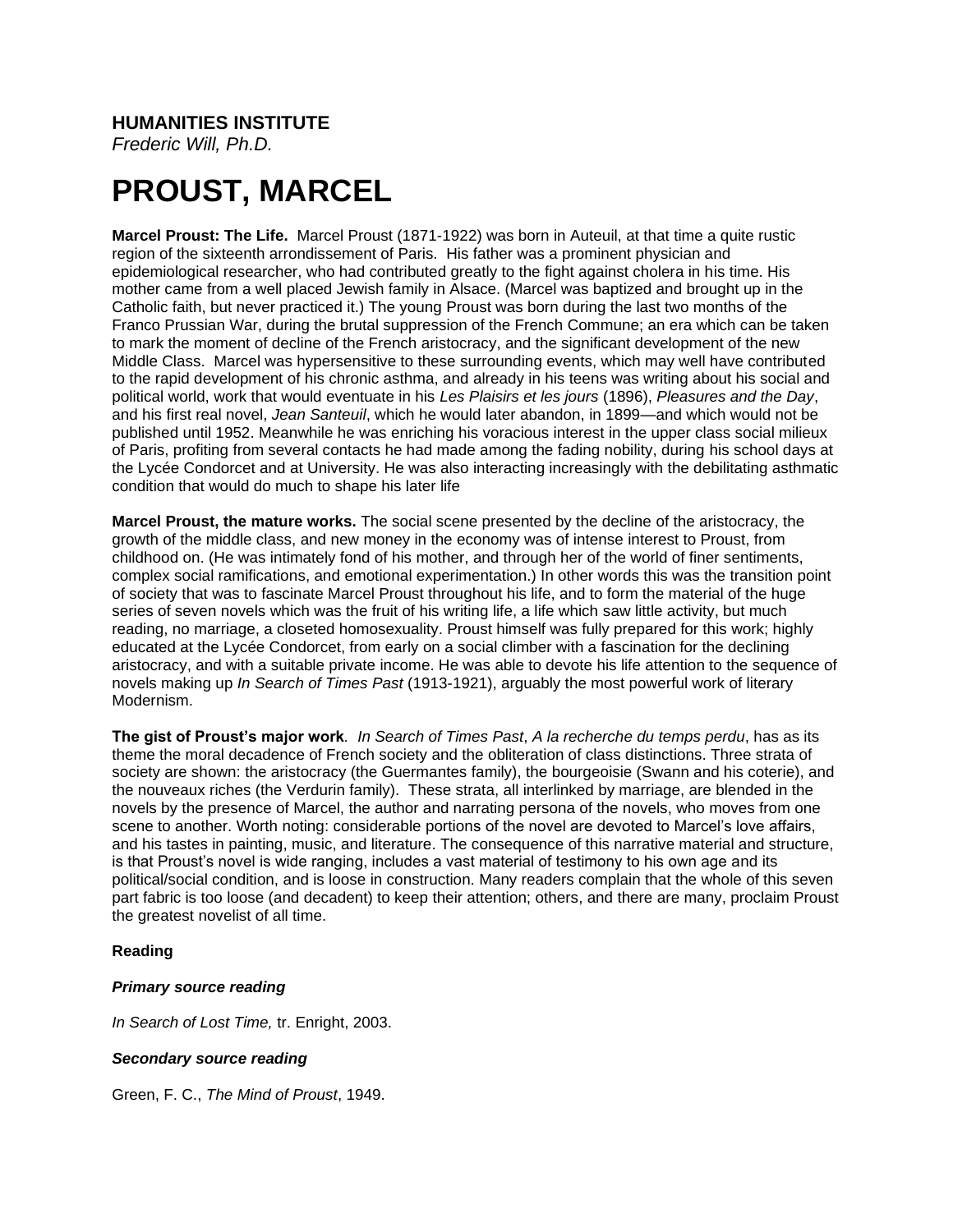# *Further reading*

Deleuze, Gilles, *Proust and Signs: The Complete Text,* 2004.

# *Original language reading*

**C**hardin, Phillipe, *Proust ou le Bonheur du petit personage qui compare,* 2004.

# **Suggested paper topics**

Compare Marcel Proust, as an analyst of society, with, say, Emile Zola or the Goncourt brothers. Has Proust, like the others, any interest in making a scientific survey of the society (even the upper class society) of his time? Or does he simply look for interesting studies and situations, to feed his narrative?

Certain great French novelists write in a style, and in a narrative structure, which their critics have called loose, not sharply focused. (Flaubert, for instance, scorns Balzac's style.) What do you think of the huge range of Proust's *Remembrance of Things Past*? Does it hold together? Does it keep making points? Does it hold your interest?

# **Excerpt**

#### http://www.fisheaters.com/proust.html

I feel that there is much to be said for the Celtic belief that the souls of those whom we have lost are held captive in some inferior being, in an animal, in a plant, in some inanimate object, and so effectively lost to us until the day (which to many never comes) when we happen to pass by the tree or to obtain possession of the object which forms their prison. Then they start and tremble, they call us by our name, and as soon as we have recognised their voice the spell is broken. We have delivered them: they have overcome death and return to share our life.

And so it is with our own past. It is a labour in vain to attempt to recapture it: all the efforts of our intellect must prove futile. The past is hidden somewhere outside the realm, beyond the reach of intellect, in some material object (in the sensation which that material object will give us) which we do not suspect. And as for that object, it depends on chance whether we come upon it or not before we ourselves must die.

Many years had elapsed during which nothing of Combray, save what was comprised in the theatre and the drama of my going to bed there, had any existence for me, when one day in winter, as I came home, my mother, seeing that I was cold, offered me some tea, a thing I did not ordinarily take. I declined at first, and then, for no particular reason, changed my mind. She sent out for one of those short, plump little cakes called 'petites madeleines,' which look as though they had been moulded in the fluted scallop of a pilgrim's shell. And soon, mechanically, weary after a dull day with the prospect of a depressing morrow, I raised to my lips a spoonful of the tea in which I had soaked a morsel of the cake. No sooner had the warm liquid, and the crumbs with it, touched my palate, a shudder ran through my whole body, and I stopped, intent upon the extraordinary changes that were taking place. An exquisite pleasure had invaded my senses, but individual, detached, with no suggestion of its origin. And at once the vicissitudes of life had become indifferent to me, its disasters innocuous, its brevity illusory--this new sensation having had on me the effect which love has of filling me with a precious essence; or rather this essence was not in me, it was myself. I had ceased now to feel mediocre, accidental, mortal. Whence could it have come to me, this all-powerful joy? I was conscious that it was connected with the taste of tea and cake, but that it infinitely transcended those savours, could not, indeed, be of the same nature as theirs. Whence did it come? What did it signify? How could I seize upon and define it?

I drink a second mouthful, in which I find nothing more than in the first, a third, which gives me rather less than the second. It is time to stop; the potion is losing its magic. It is plain that the object of my quest, the truth, lies not in the cup but in myself. The tea has called up in me, but does not itself understand, and